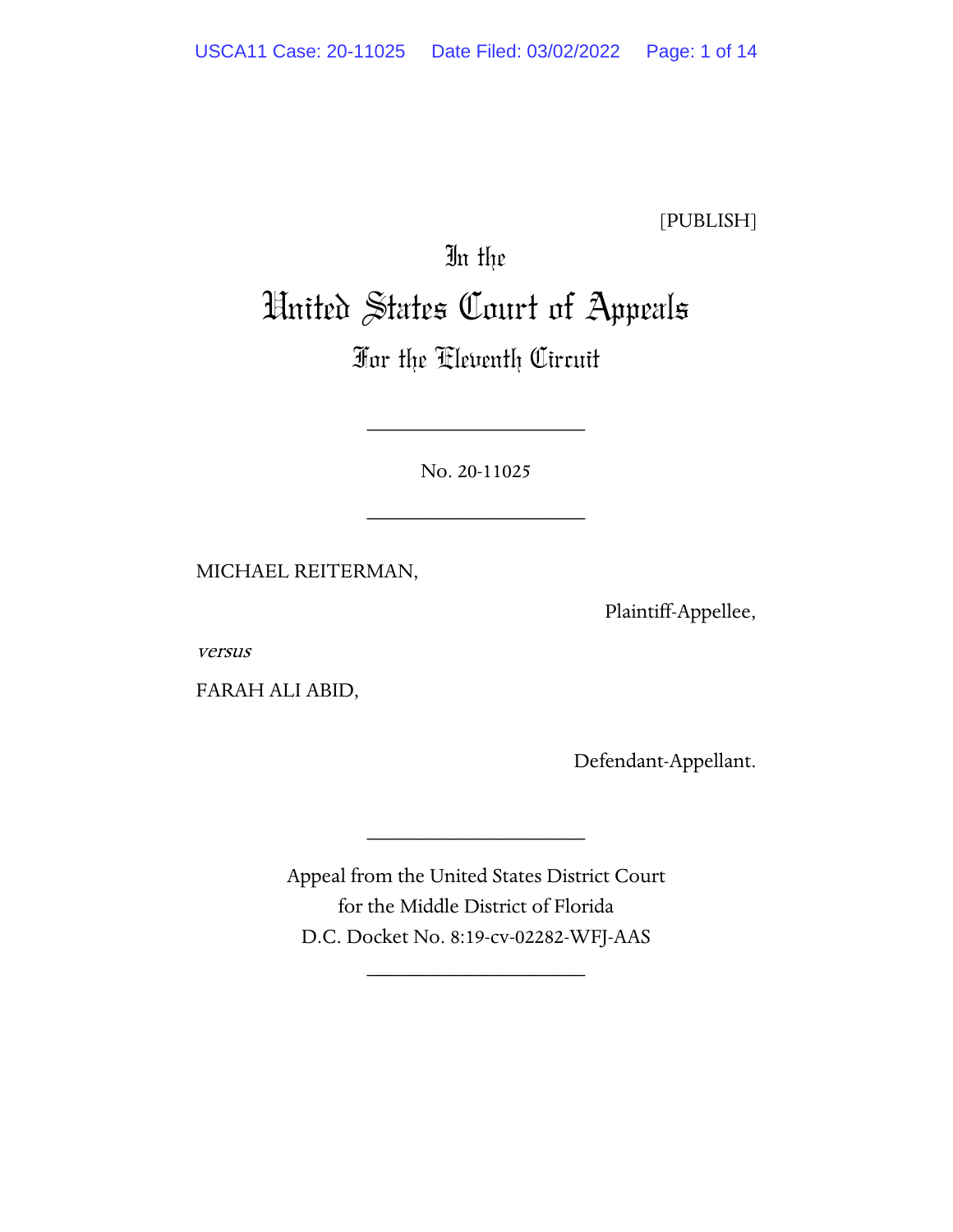Before BRANCH, GRANT, and TJOFLAT, Circuit Judges.

TJOFLAT, Circuit Judge:

Farah Abid appeals under 9 U.S.C.  $\delta$  16(a)(1) the District Court's interlocutory order denying her motion to compel arbitration. She argues that the parties should be required to arbitrate their dispute under the terms of a 2018 Settlement Agreement entered into between her and Michael Reiterman. Reiterman responds that the District Court correctly denied the motion to compel arbitration after finding that the parties mutually rescinded the 2018 Settlement Agreement in 2019 under Florida law. As we agree with Reiterman that the District Court was correct to consider whether the parties later rescinded their arbitration agreement, we affirm.

# I.

Abid and Reiterman first met in 2014 in Tampa, Florida.[1](#page-1-0) At the time, Reiterman worked as an LSAT[2](#page-1-1) teacher for the test preparation company TestMasters. Abid was one of Reiterman's students, and the two briefly dated. After the relationship ended, Abid accused Reiterman of sexual assault. This accusation resulted in an

<span id="page-1-0"></span><sup>&</sup>lt;sup>1</sup> We make no comment on the truth or falsity of any of the background facts of this case, as the merits of Reiterman's claims are not before us on appeal. For context purposes only, we summarize the facts of the merits dispute as they have been presented by the parties to this Court on appeal.

<span id="page-1-1"></span><sup>&</sup>lt;sup>2</sup> "LSAT" stands for "Law School Admission Test." It is a standardized test commonly taken by aspiring law students applying to law schools.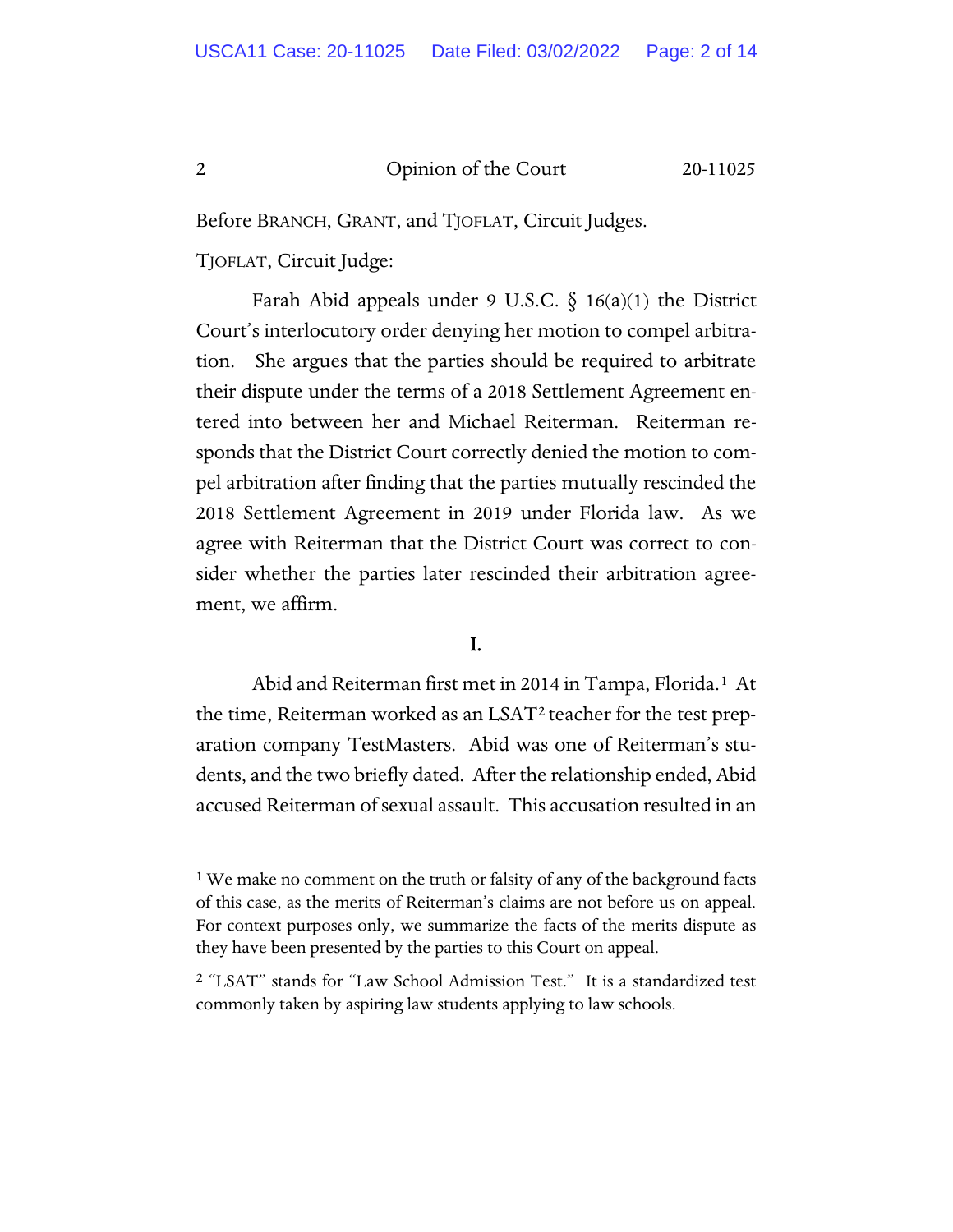investigation by the Tampa Police Department, which ultimately declined to charge Reiterman. The Florida Attorney General's Office also declined to intervene after reviewing the case at Abid's request.

Abid then allegedly engaged in a pervasive, anonymous internet campaign to ruin Reiterman's reputation by writing several blogposts accusing Reiterman of sexually assaulting multiple women. Each of these blogposts was ostensibly written by a different woman. The District Court would later describe this campaign as "remarkably extensive and forceful, in effect seeking to destroy Reiterman by painting him in the most graphic terms as a racist and a serial rapist." These allegations severely affected Reiterman's reputation while attending Harvard Law School from 2015 to 2018 and continue to impair his ability to obtain gainful employment.

On April 4, 2018, Reiterman sued Abid in the Middle District of Florida, claiming that she had defamed him by creating all or some of the anonymous blogposts. Abid denied involvement in the internet campaign, and so Reiterman and Abid quickly entered into settlement negotiations. In June 2018, the parties agreed to the 2018 Settlement Agreement disputed in this appeal. This agreement provided, *inter alia*, that the parties would exchange mutual releases for all claims they had against each other, that Reiterman would pay Abid a set amount of money in monthly installments, and that "[a]ny controversy or claim arising out of or relating to this contract, or breach thereof, shall be settled by arbitration."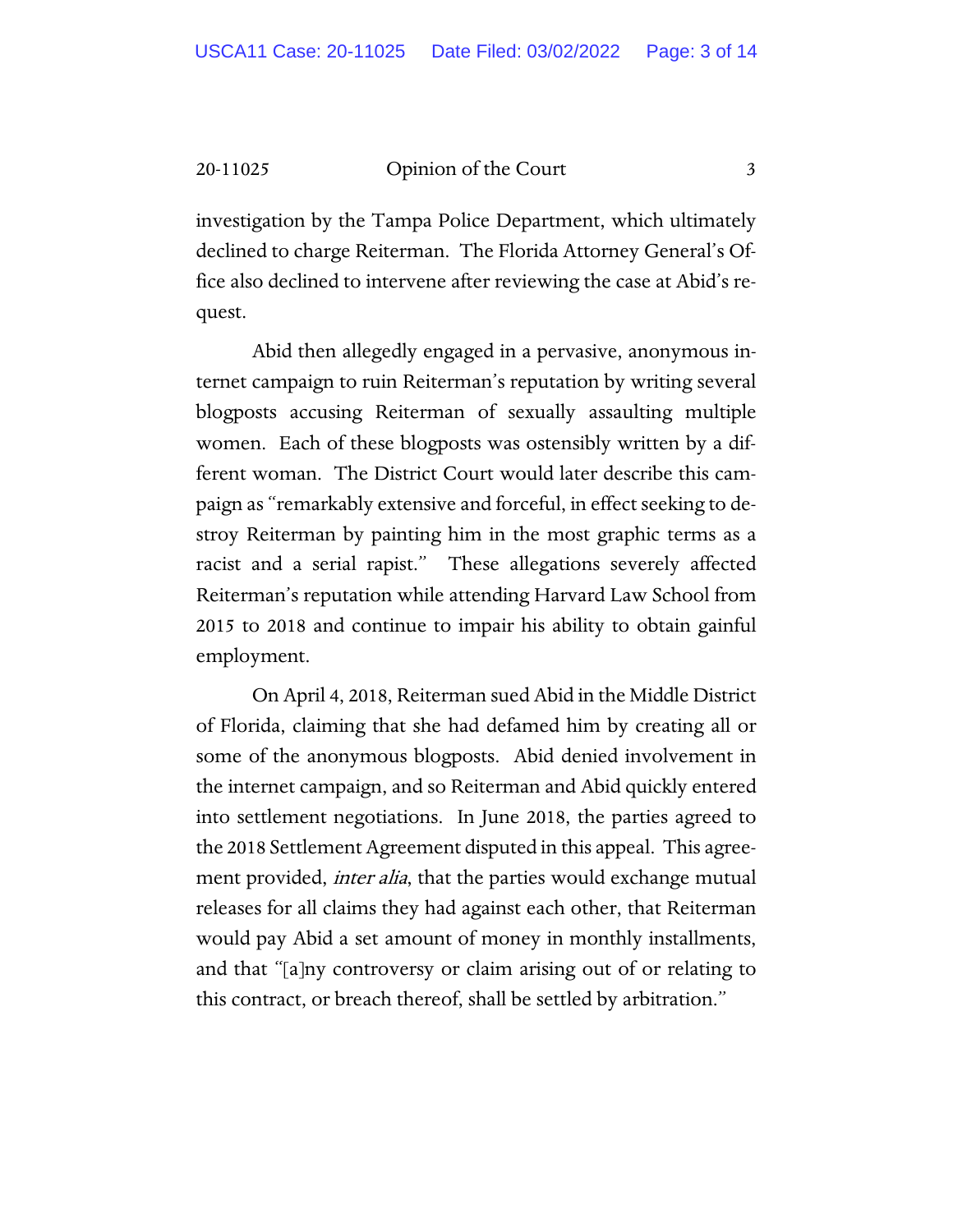After the parties agreed to the 2018 Settlement Agreement, Reiterman learned of evidence indicating that Abid was responsible for all or most of the blogposts, contrary to what she had stated during the settlement negotiations. Furthermore, three new blogposts were posted after the agreement was made, which Reiterman suspected Abid was responsible for. As a result, Reiterman sent a letter to Abid on April [3](#page-3-0), 2019, through his attorney.<sup>3</sup> This letter stated that Abid's conduct had rendered their 2018 Settlement Agreement "null and void" and that Reiterman was therefore relieved of his obligations under the agreement. Reiterman requested that Abid return the payments Reiterman had made so far and warned Abid that litigation would follow unless she agreed to Reiterman's demands.

Abid personally responded to Reiterman's letter on April 10 by email. In her response, Abid stated that "[s]ince Mr. Reiterman is accusing me of having breached the settlement agreement and believes he no longer has an obligation to abide by the clauses set therein, I will mirror that belief and no longer honor the clauses set forth in the agreement either." Abid then went on to describe the various actions she would take now that she was released from the 2018 Settlement Agreement, such as publishing a book she claimed to have written about Reiterman's alleged sexual assault and

<span id="page-3-0"></span><sup>&</sup>lt;sup>3</sup> Reiterman first sent this letter to the attorney who represented Abid during the 2018 settlement negotiations. After that attorney informed Reiterman that she no longer represented Abid, Reiterman sent the letter directly to Abid.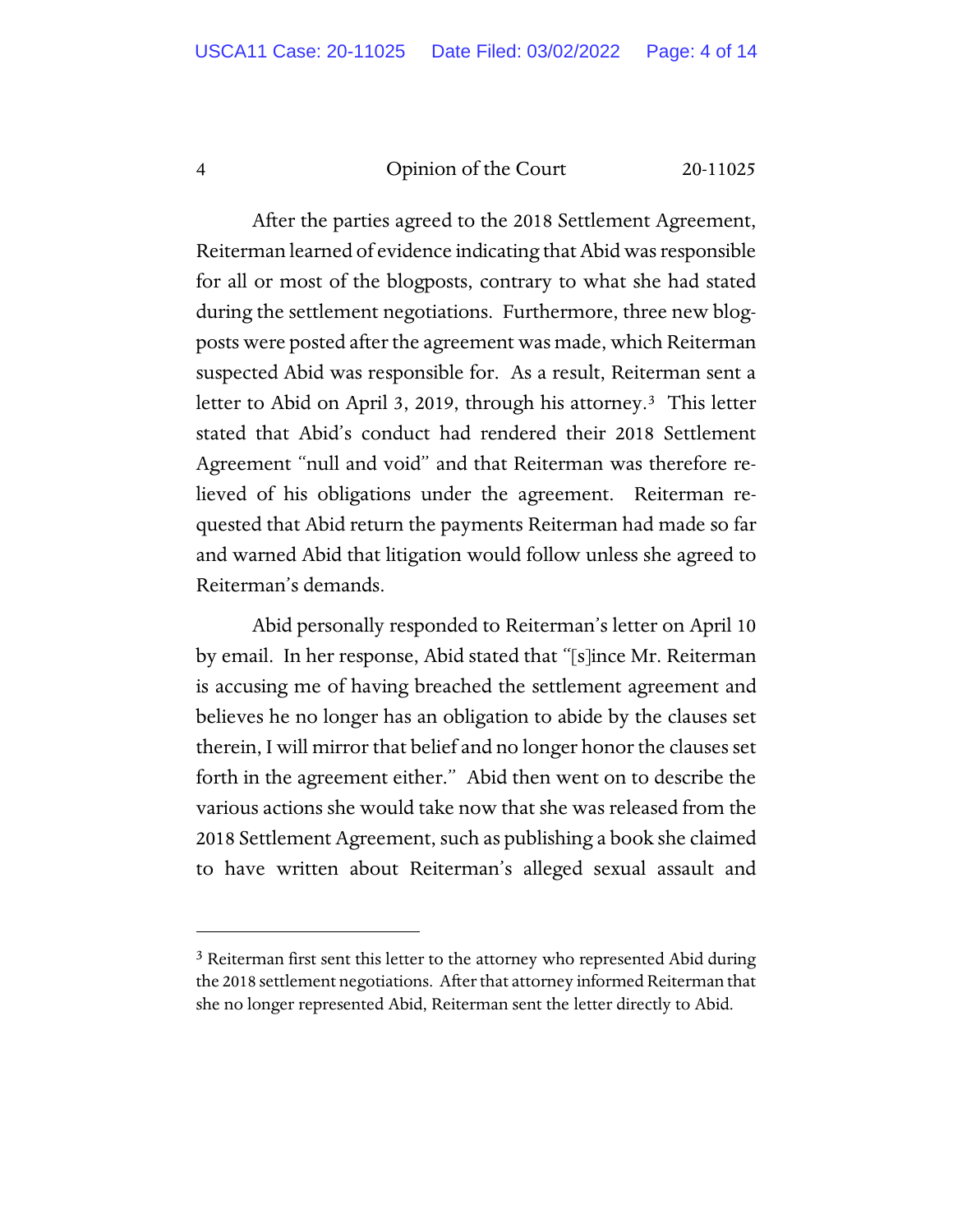contacting politicians involved in the 2020 presidential race. In September 2019, Reiterman brought this action against Abid in the Middle District of Florida.

Once Abid obtained new counsel and waived service of process, she moved the District Court to issue an order compelling arbitration based on the arbitration clause in the 2018 Settlement Agreement. Reiterman opposed the motion, claiming that the parties had mutually agreed to rescind the 2018 Settlement Agreement through their April 2019 communications. The District Court ordered an evidentiary hearing on the matter, which occurred on February 24, 2020.

 At the evidentiary hearing, the District Court heard testimony from both Abid and Reiterman's lawyer, Krista Baughman, who wrote Reiterman's April 2019 letter. Baughman's testimony, which the Court found credible, established that the parties intended to rescind the 2018 Settlement Agreement in their 2019 communications. While Abid testified that she did not intend to rescind the 2018 Settlement Agreement in her 2019 email, the Court found her testimony to not be credible and instead found that she had intended to rescind the agreement in her 2019 email. Following the hearing, the Court entered an order denying Abid's motion to compel arbitration as the parties had rescinded the 2018 Settlement Agreement. Abid timely appealed this order.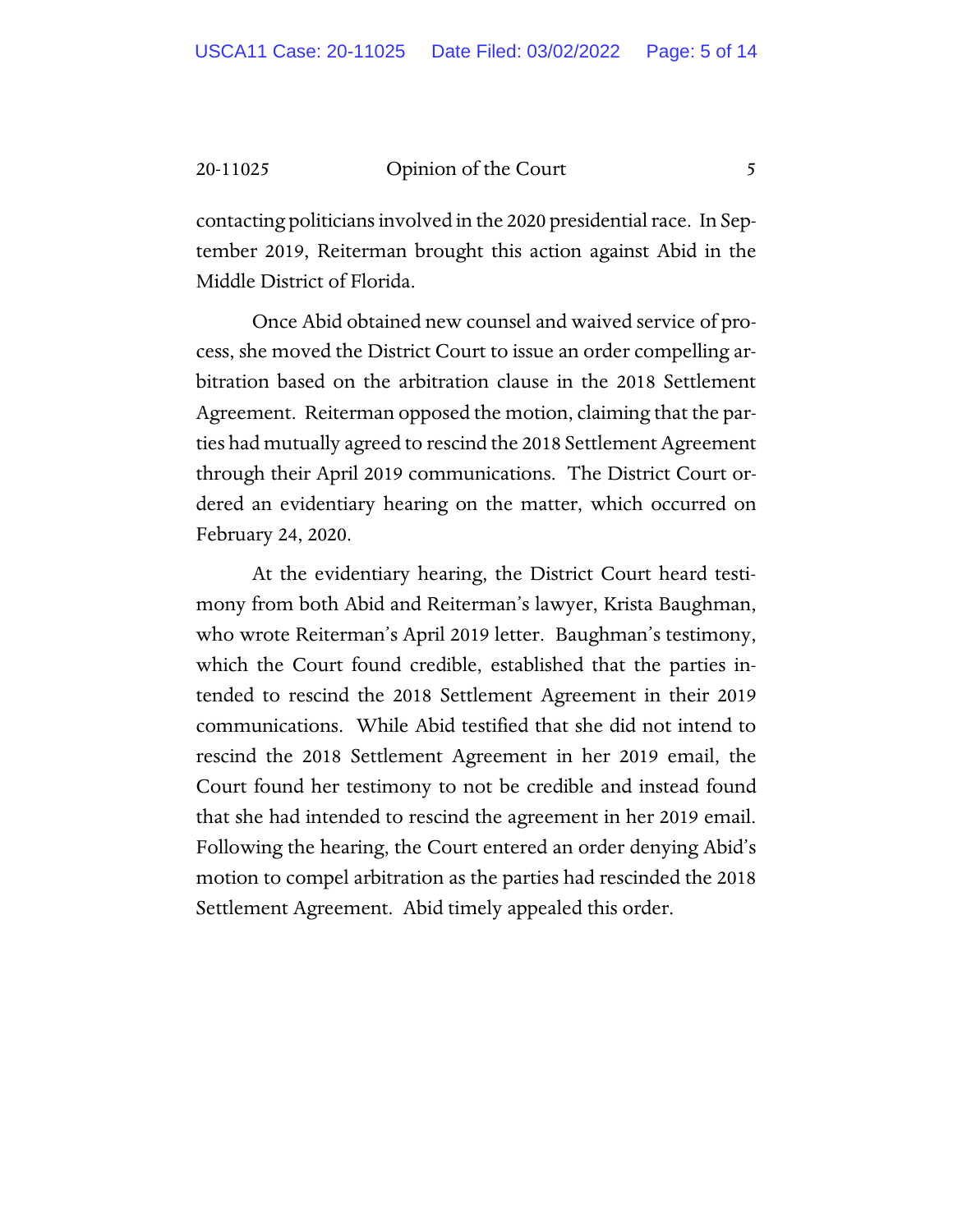#### II.

"We review de novo a district court's denial of a motion to compel arbitration." Kroma Makeup Eu, LLC, v. Boldface Licensing & Branding, Inc., 845 F.3d 1351, 1354 (11th Cir. 2017). However, we review a district court's underlying findings of fact for clear error. Multi-Fin. Sec. Corp. v. King, 386 F.3d 1364, 1366 (11th Cir. 2004).

# III.

# A.

A threshold question in any motion to compel arbitration under the Federal Arbitration Act ("FAA"), 9 U.S.C.  $\S 1$  *et seq.*, is which issues should be decided by the trial court and which issues should be decided by an arbitrator. To answer that question, courts have identified three distinct types of challenges to motions to compel arbitration: "(1) a challenge to the validity of the arbitration clause standing alone, (2) a challenge to the validity of the contract as a whole, and (3) a challenge to the very existence of the contract." Wiand v. Schneiderman, 778 F.3d 917, 924 (11th Cir. 2015) (citing Buckeye Check Cashing, Inc. v. Cardegna, 546 U.S. 440, 444–45 n.1, 126 S. Ct. 1204, 1208 n.1 (2006)). Courts must decide any challenges to the existence of the contract or to the validity of the arbitration clause standing alone before compelling arbitration. Id. However, an arbitrator must decide any challenges to the validity of the contract as a whole should the trial court find that a contract containing a valid arbitration clause exists and that some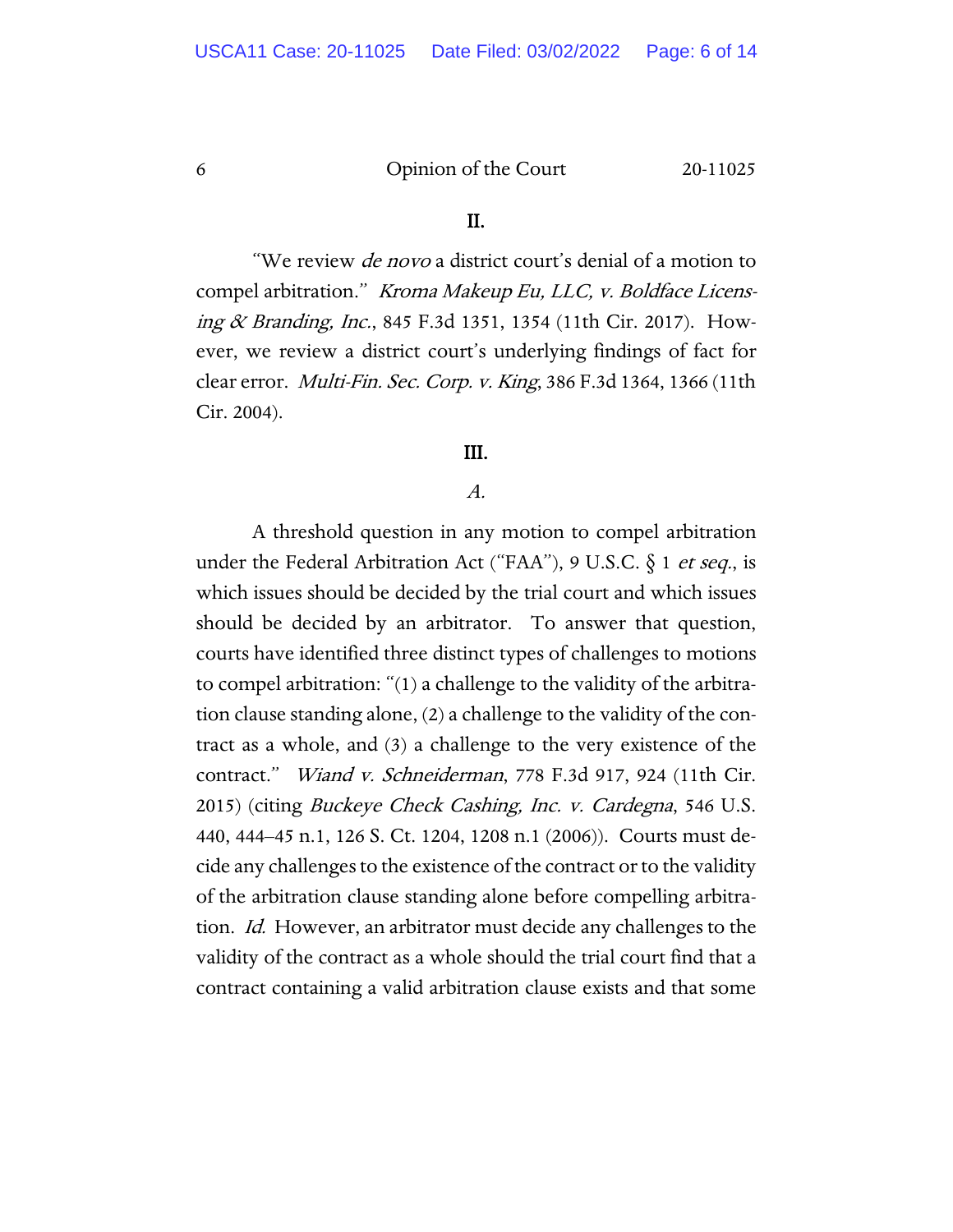or all of the claims in the lawsuit are contemplated by the arbitration clause. Id.

The parties' central dispute is whether a subsequent mutual rescission of a contract containing an arbitration agreement impacts the existence of the contract, in which case any questions should be decided by the court, or the validity of the contract as a whole, in which case an arbitrator should decide any questions. Abid contends that parties may only challenge the existence of a contract in court under the FAA by challenging whether the parties ever formed a contract under state law. She asserts that all other challenges to the contract as a whole speak to the contract's validity and cites in support the Supreme Court's decision in Cardegna, 546 U.S. at 449, 126 S. Ct. at 1210, and our decision in Wiand, 778 F.3d at 924–25. After careful consideration of the binding precedent, we disagree.

Abid is correct that courts must determine whether the parties formed a contract containing an arbitration clause before compelling arbitration and that this inquiry speaks to the existence of the contract. Granite Rock Co. v. Int'l Bhd. of Teamsters, 561 U.S. 287, 296–97, 130 S. Ct. 2847, 2855–56 (2010); Wiand, 778 F.3d at 925 (holding that the appellant's challenges to the existence of the contract failed as the district court "correctly determined that a contract had been formed"). Abid is also correct that an arbitrator must decide any questions about whether a contract containing an arbitration agreement is void or voidable under state law. Cardegna, 546 U.S. at 448, 126 S. Ct. at 1210. But Abid's argument fails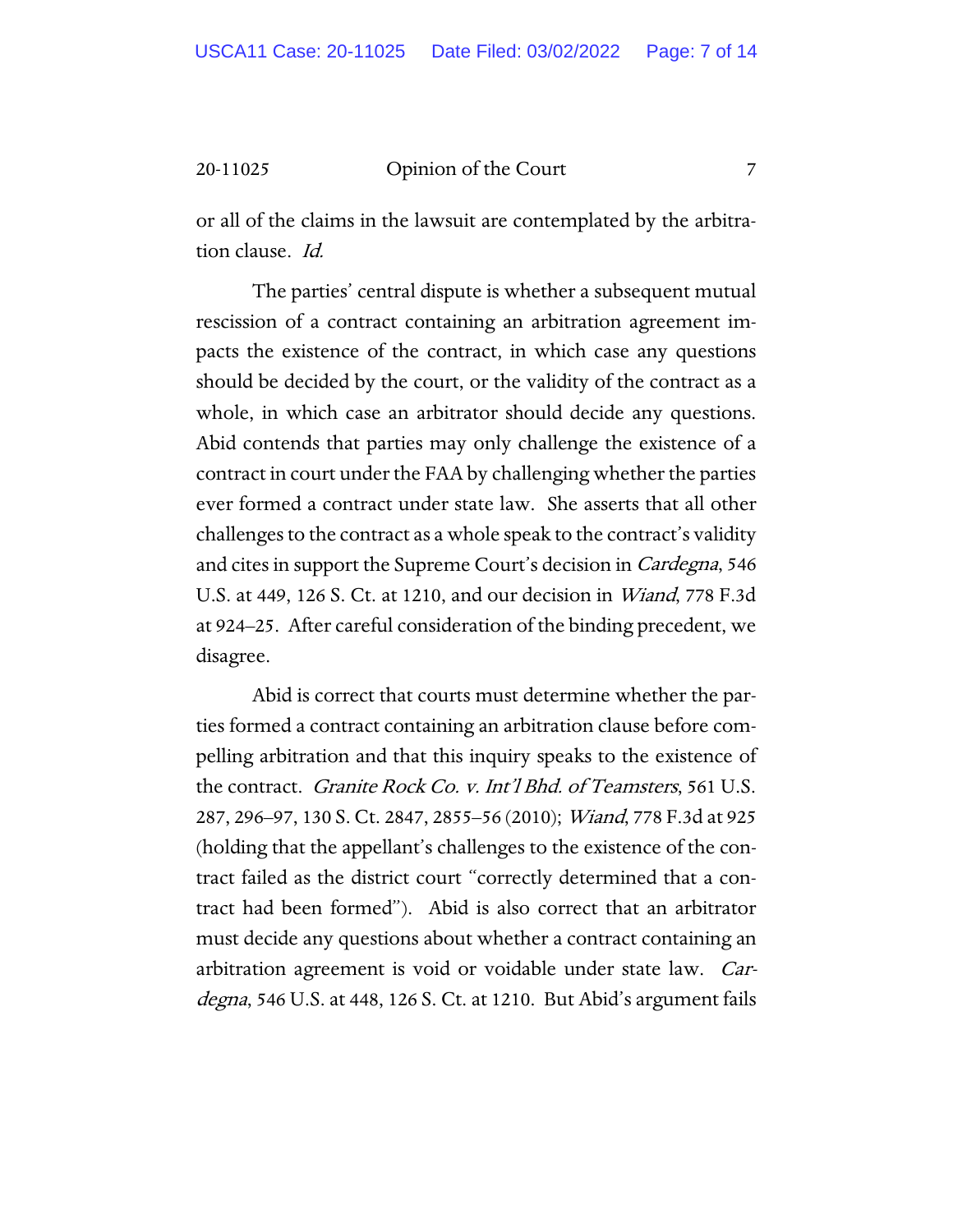when it attempts to classify a subsequent mutual rescission as just another state law ground rendering a contract void or voidable. Rather, a subsequent mutual rescission is an agreement between the parties to not be bound by their former contract any longer. As arbitration is "simply a matter of contract between the parties," the parties may of course voluntarily decide to release each other from their obligations after forming a contract, including their obligation to arbitrate certain disputes. First Options of Chi., Inc. v. Kaplan, 514 U.S. 938, 943, 115 S. Ct. 1920, 1924 (1995); Henderson v. Coral Springs Nissan, 757 So. 2d 577, 578 (Fla. 4th Dist. Ct. App. 2000) (holding that "there is no enforceable arbitration clause when a contract is rescinded prior to a motion to compel arbitration" as "[t]he effect of rescission is to render the contract abrogated and of no force and effect from the beginning"). Any disputes about whether the parties later agreed to rescind their earlier contract are disputes about whether a new agreement was formed—and courts decide contract formation disputes, not arbitrators. *Granite Rock*, 561 U.S. at 296–97, 130 S. Ct. at 2855–56; Wiand, 778 F.3d at 925. Furthermore, compelling arbitration after the parties have agreed to rescind their arbitration agreement would deprive the parties of the benefit of their subsequent bargain and encourage gamesmanship.[4](#page-7-0)

<span id="page-7-0"></span><sup>&</sup>lt;sup>4</sup> If we held otherwise, a party could agree to rescind an earlier contract containing an arbitration clause, allow the other party to file suit in court based on that agreement, and then move to compel arbitration per the earlier, rescinded contract, considerably delaying the case's resolution.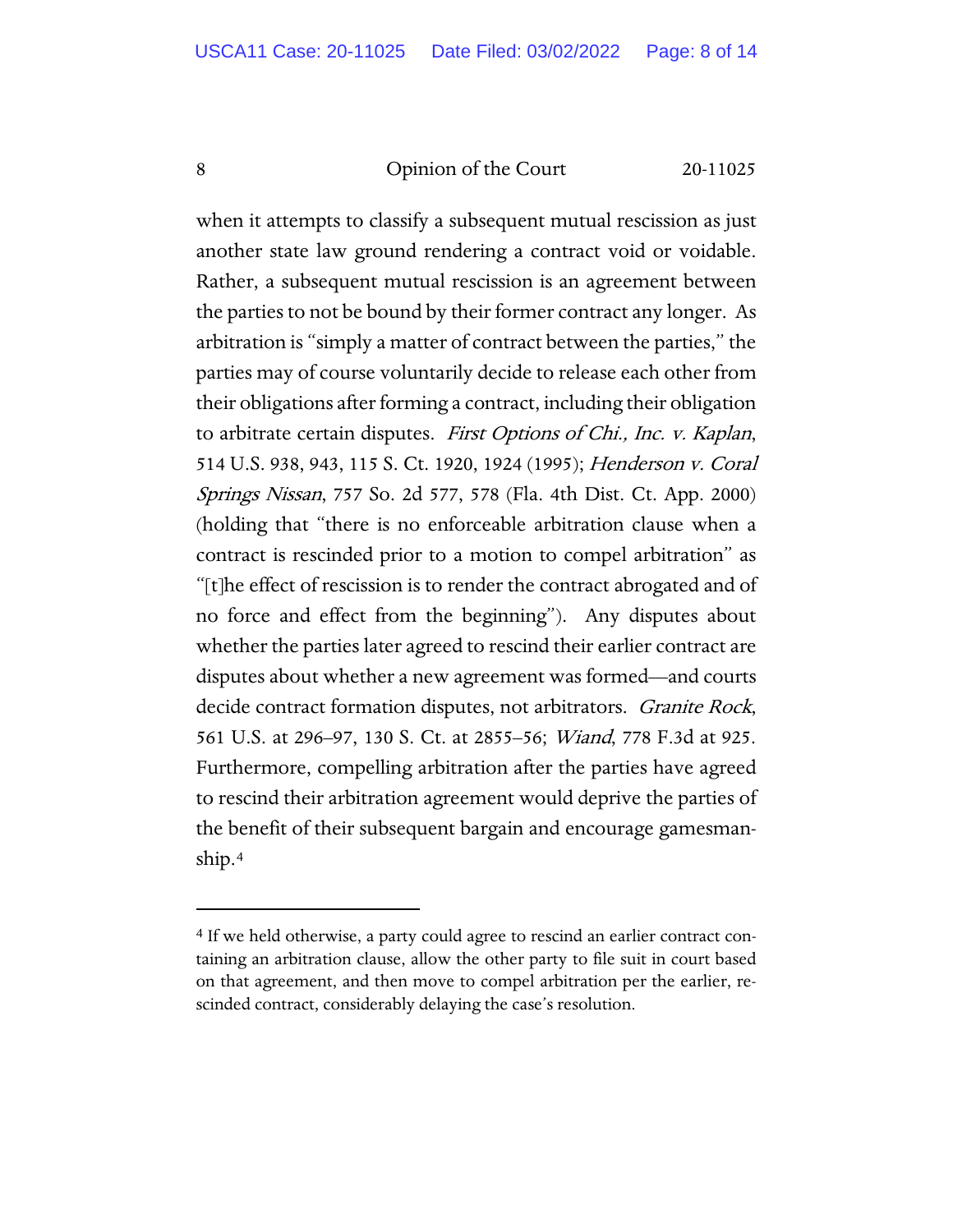We find our opinion in *Dasher v. RBC Bank (USA)*, 745 F.3d 1111 (11th Cir. 2014), instructive in this matter. In Dasher, we held that arbitration could not be compelled based on an earlier agreement containing an arbitration clause when a subsequent agreement without an arbitration clause entirely superseded the earlier agreement under state law. *Id.* at 1113. The key to our decision in Dasher was the Supreme Court's instruction to apply state law to determine whether a contract exists. *Id.* at 1116 (citing *First Op*tions, 514 U.S. at 943–44, 115 S. Ct. at 1924). We held that when a subsequent agreement entirely supersedes an earlier agreement, "the existence of a 'validly formed and enforceable arbitration agreement' is called into question." Id. at 1120 (quoting Granite Rock, 561 U.S. at 301, 130 S. Ct. at 2858) (emphasis added). While the parties in *Dasher* chose to replace their earlier agreement with a new one, the parties here chose to rescind their agreement entirely. We see no reason the two situations should be treated differently; in both cases, the existence of the earlier contract is called into doubt, not its validity. Accordingly, the matter is for the District Court to decide before compelling arbitration.

# B.

Alternatively, Abid makes several arguments against the District Court's conduct of the evidentiary hearing and its findings of fact. She argues (1) that the Court should have applied a summary judgment-like standard when deciding whether a contract exists; (2) that if a summary judgment-like standard was inappropriate, the Court instead needed to conduct a trial on the question of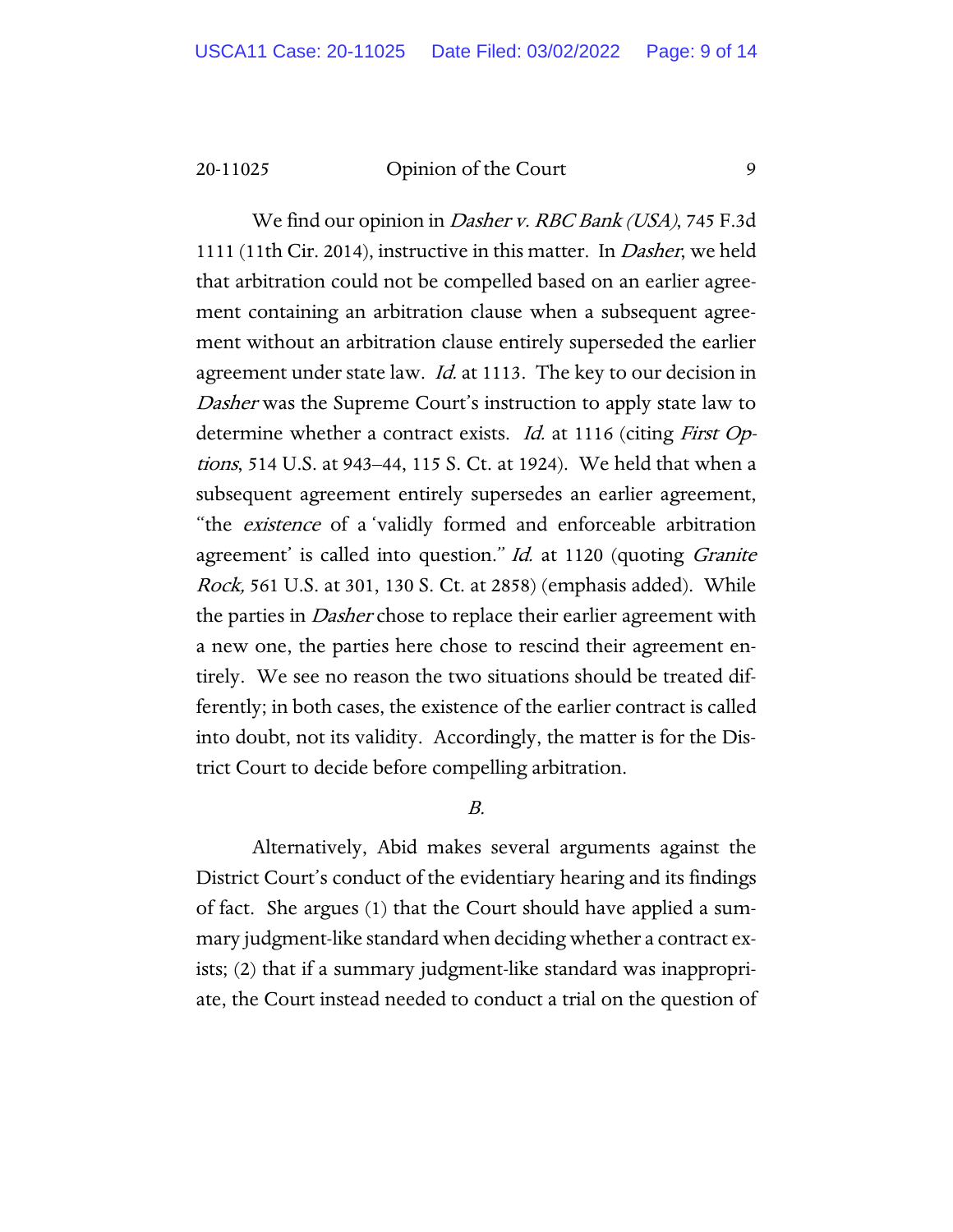the contract's existence and failed to do so; (3) that the Court allowed inadmissible hearsay at the hearing; and (4) that the Court erred when making its factual findings. We address each argument in turn.

Abid contends that district courts are required to determine whether a contract containing an arbitration clause exists using a summary judgment-like standard and so the District Court erred by failing to weigh the evidence in the light most favorable to Abid. She relies on our decision in Bazemore v. Jefferson Cap. Sys., LLC, 827 F.3d 1325, 1333 (11th Cir. 2016), for this assertion. In Bazemore, we stated that "a district court may conclude as a matter of law that parties did or did not enter into an arbitration agreement only if 'there is no genuine dispute as to any material fact' concerning the formation of such an agreement." Id. (quoting Fed. R. Civ. P. 56(a)). *Bazemore* simply provides district courts with the option of deciding whether an arbitration agreement exists as a matter of law using a summary judgment-like standard. It does not preclude district courts from holding an evidentiary hearing to determine whether an arbitration agreement exists as a matter of fact, not as a matter of law. In fact, the FAA expressly provides that district courts may consider evidence when determining whether an arbitration agreement exists.  $9 \text{ U.S.C.}$  § 4 ("If the making of the arbitration agreement . . . be in issue, the court shall proceed summarily to the trial thereof. If no jury trial be demanded by the party alleged to be in default . . . the court shall hear and determine such issue."). As the District Court here held an evidentiary hearing to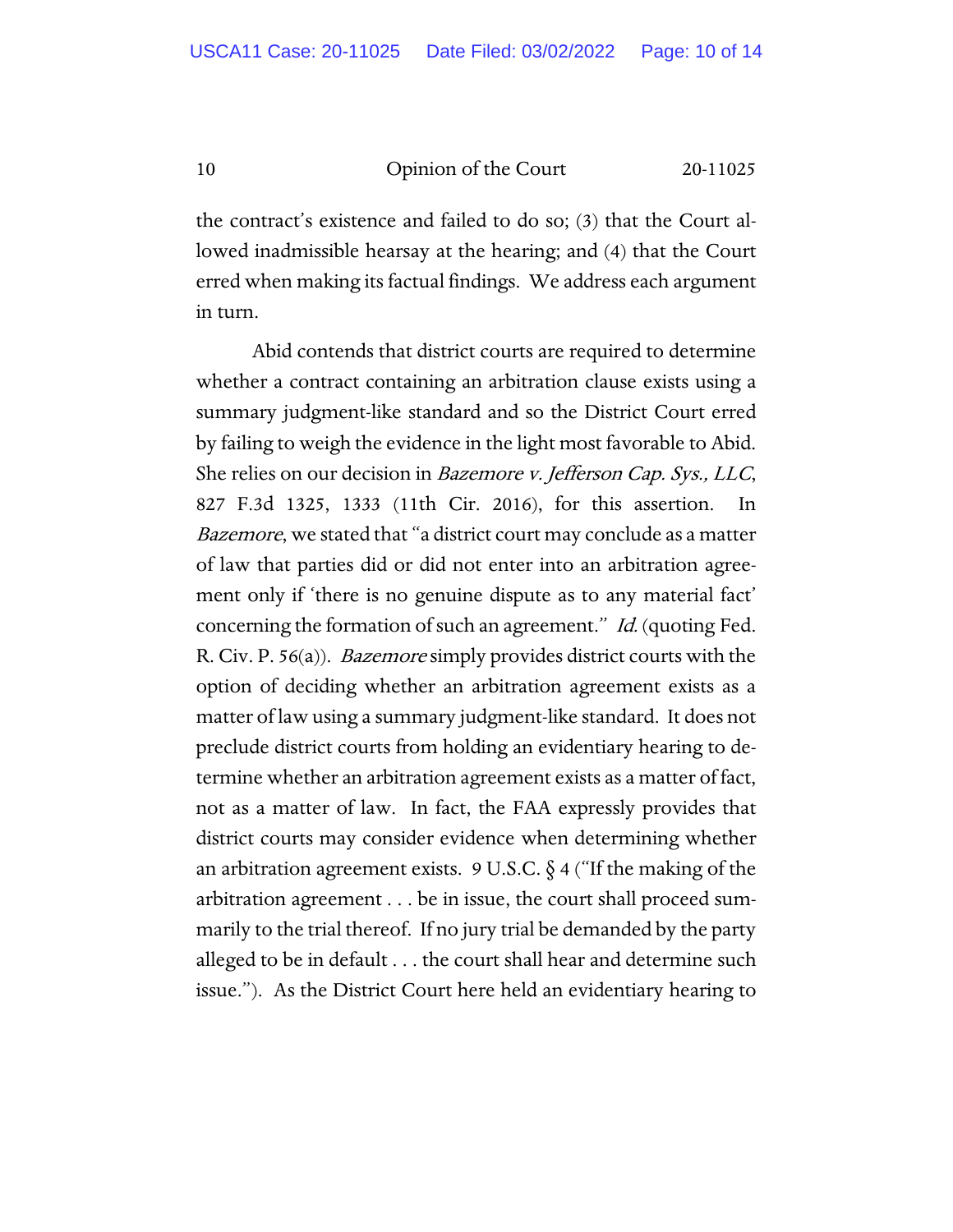determine whether an arbitration agreement existed, it was not required to apply a summary judgment-like standard under Bazemore.

Abid next contends that if a summary judgment-like standard was inappropriate, then the District Court erred by failing to provide a trial; Abid never specifies whether the Court should have provided a jury or bench trial. To begin with, Abid never requested a "trial" below or otherwise objected to the use of an evidentiary hearing and so forfeited any objections she may have had to the process the Court used. Access Now, Inc., v. Sw. Airlines Co., 385 F.3d 1324, 1331 (11th Cir. 2004). However, even on the merits her argument fails. The FAA only requires a jury trial to determine the existence of a contract containing an arbitration agreement if the party opposing arbitration requests one. 9 U.S.C.  $\S$  4. Otherwise, the issue is for the court to "hear and determine." Id. Reiterman (and Abid) never requested a jury trial, and so the Court did not err by not providing one. Instead, the Court held an evidentiary hearing and then made findings of fact and conclusions of law. This was, for all intents and purposes, a bench trial, and we find unpersuasive Reiterman's suggestion that the Court erred by labeling its proceeding as an evidentiary hearing.<sup>[5](#page-10-0)</sup>

<span id="page-10-0"></span><sup>&</sup>lt;sup>5</sup> And to the extent any error did occur, it was harmless. Were we to reverse and remand for a "bench trial" on rescission, the District Court would simply provide the parties with the same process it did here and just label it a "bench trial." This would be an enormous waste of time and judicial resources with no benefit to the parties or the public.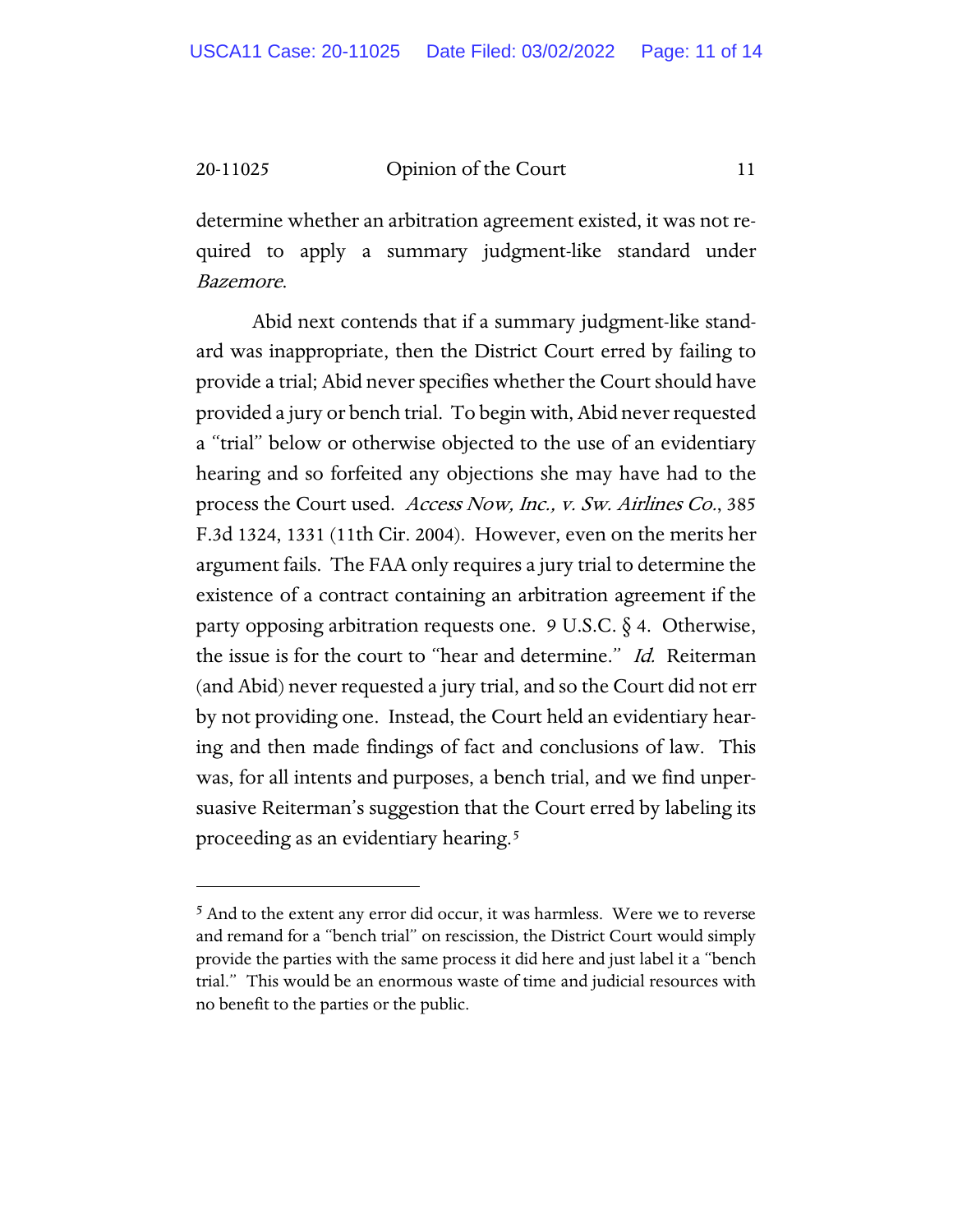Abid further contends that the District Court erred by admitting hearsay as evidence during the evidentiary hearing.[6](#page-11-0) Near the beginning of the evidentiary hearing, Baughman testified about the contents of an affidavit provided by a private investigator hired by Reiterman. This affidavit contained information indicating Abid created several of the blogposts accusing Reiterman of sexual assault. This affidavit was also attached to Reiterman's complaint as an exhibit. Abid objected to Baughman's testimony and the affidavit as hearsay, and the Court overruled her objection.

However, we need not decide whether the District Court erred by overruling Abid's objection, as any error would be harmless. Appellate courts presume that district judges "will rely only upon properly admitted and relevant evidence" during bench trials. Tampa Bay Shipbldg. & Repair Co. v. Cedar Shipping Co., 320 F.3d 1213, 1216 (11th Cir. 2003). So, the "prejudicial impact of erroneously admitted evidence is thus presumed to be substantially less" in a bench trial. *United States v. Hughes*, 542 F.2d 246, 248 (5th

<span id="page-11-0"></span><sup>6</sup> Abid also objected below to the admittance of the April 2019 communications, claiming they were protected settlement negotiations under Federal Rule of Civil Procedure 408. While she briefly notes that she made this argument to the District Court in the facts section of her opening brief, she does not renew this argument on appeal, instead opting to focus exclusively on her hearsay argument. Accordingly, she abandons her Rule 408 argument on appeal. Sapuppo v. Allstate Floridian Ins. Co., 739 F.3d 678, 680 (11th Cir. 2014) (holding that parties abandon arguments that are not "plainly and prominently" raised on appeal (quoting *United States v. Willis*, 649 F.3d 1248, 1254 (11th Cir. 2011))).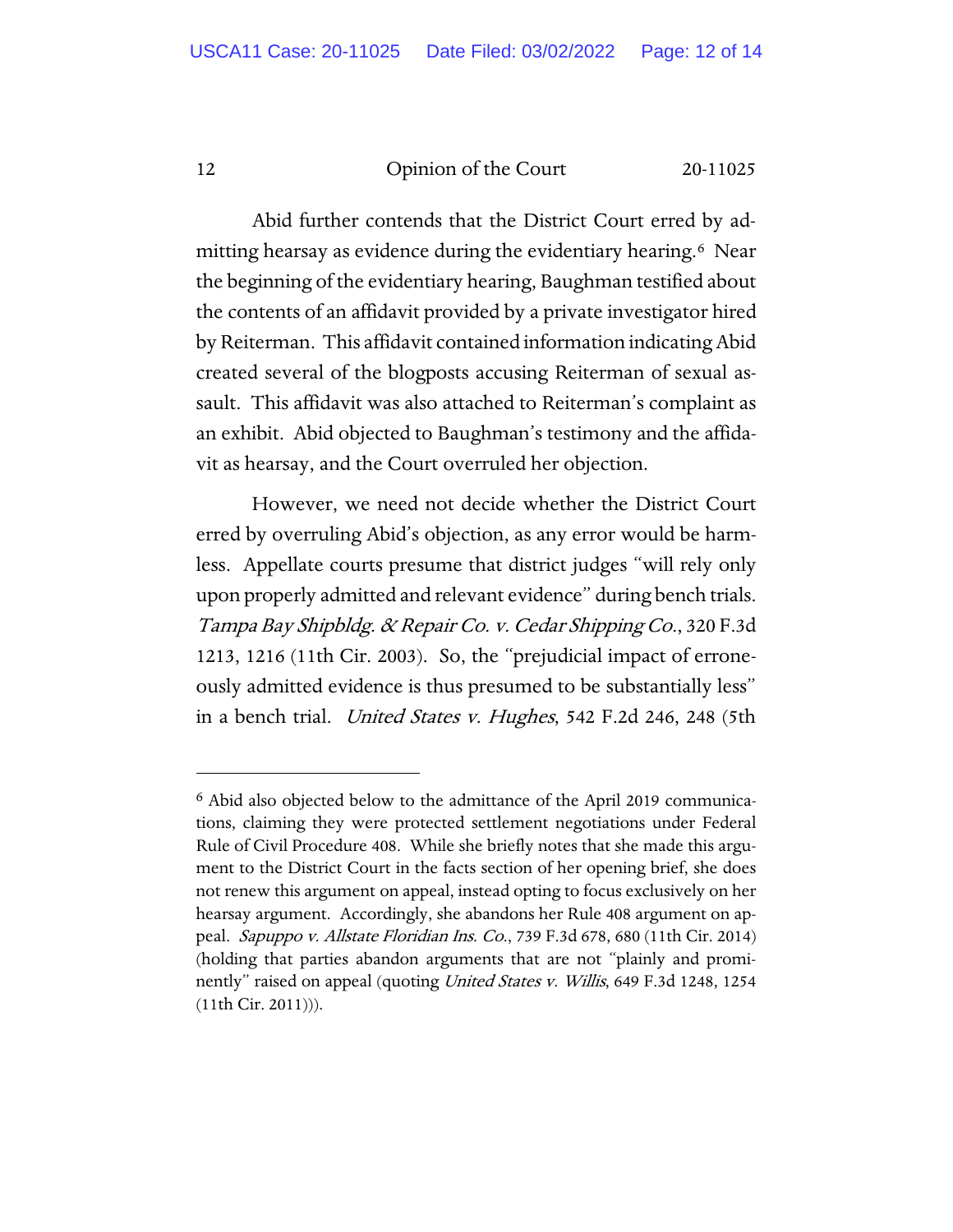Cir. 1976) (quoting *United States v. Nicholson*, 492 F.2d 124 (5th Cir. 1974)). The evidence from the private investigator concerned whether Abid created the disputed blogposts, and the Court expressly stated in its order denying arbitration that it made "no findings at this time as to whether Ms. Abid or her agent created the offensive postings." Instead, the Court stated that it relied on the testimonies of Baughman and Abid and on its credibility findings to determine whether rescission occurred. And the Court was entitled to use the evidence from the affidavit to impeach Abid's credibility. See Macuba v. Deboer, 193 F.3d 1316, 1323–24 (11th Cir. 1999) (noting that statements that would otherwise be hearsay may be used "solely for impeachment purposes"). Accordingly, we may safely rely on the District Court's statements and on our presumptions recognizing the ability of district courts to distinguish between proper and improper evidence to conclude that any error related to this hearsay objection was harmless.

Lastly, the District Court did not clearly err in concluding that the parties intended to mutually rescind their 2018 Settlement Agreement through their April 2019 communications. The Court based its findings of fact in large part on its credibility determinations of the two witnesses: it found Baughman to be credible and Abid to not be credible. Federal Rule of Civil Procedure 52(a) allows reviewing courts to set aside trial court findings of fact only when they are clearly erroneous. But "[w]hen findings are based on determinations regarding the credibility of witnesses, Rule 52(a) demands even greater deference to the trial court's findings; for